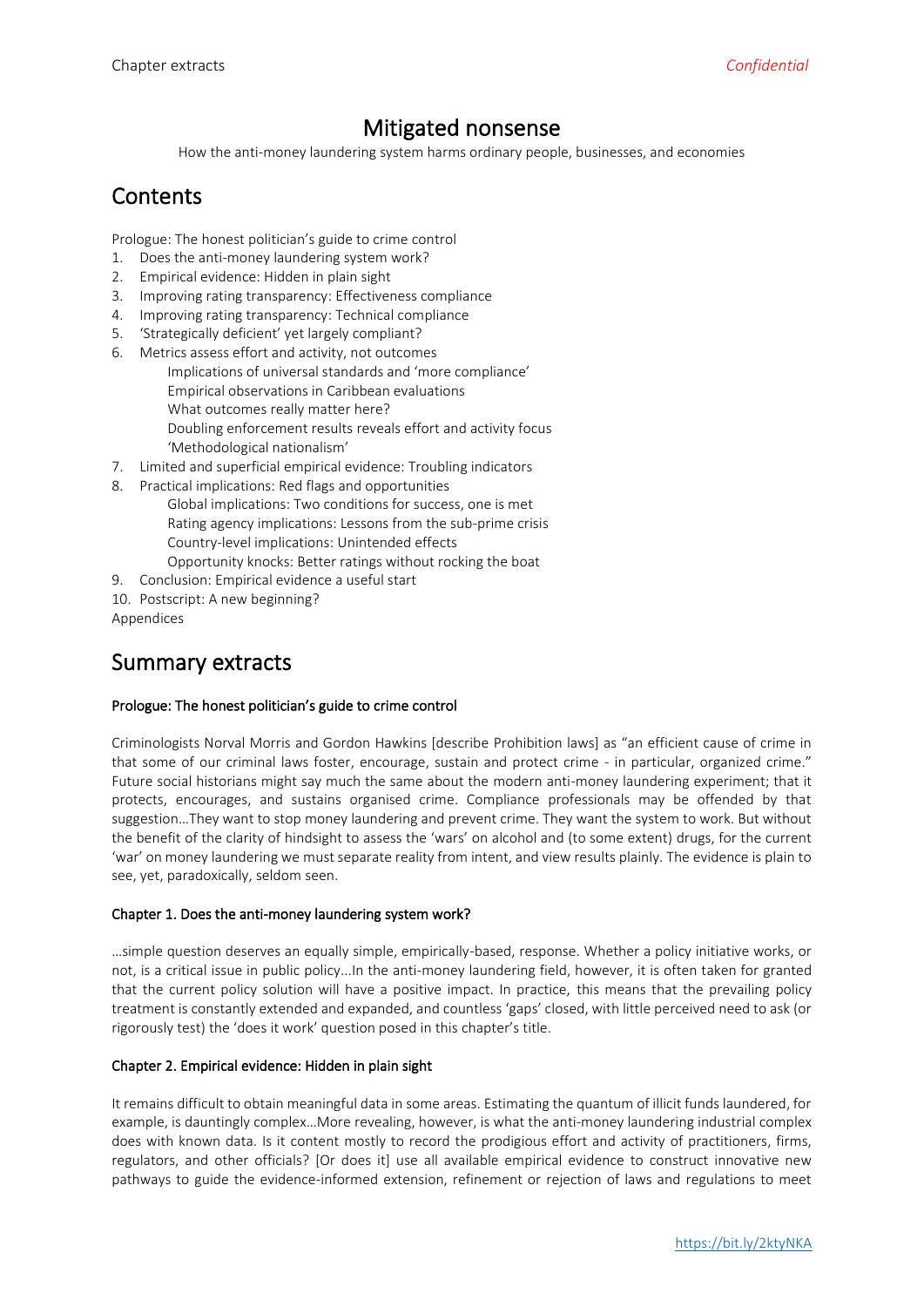intended social and economic objectives? This chapter suggests a gap between rhetoric and reality in response to those questions. Certainly, there is no lack of official data…[but] considerable information, knowledge, and insights that might be gleaned from such data…is obscured, by design.

#### Chapter 3. Improving rating transparency: Effectiveness compliance

…official rating data is not collected, collated or presented in ways that make it easy to perform simple analytical tasks like comparing or ranking groups of countries' anti-money laundering regimes. This chapter 'unpacks' official rating data to make empirical evidence more accessible and useful.

#### Chapter 4. Improving rating transparency: Technical compliance

Despite the empirical constraints of the effect of FATF instructions for assessors to avoid comparative clarity, and the failure to provide much information beyond raw data, it is possible to produce overall 'technical compliance' ratings for each country's anti-money laundering regime.

The consequences of listing countries purportedly not meeting claimed 'best practice' standards are significant, but empirical evidence outlined above, drawn from FATF's own data, reveals disturbingly discordant notes between standards compliance and the practice of 'naming and shaming'.

## Chapter 5. 'Strategically deficient' yet largely compliant?

Apparent conflict between perceptions, 'name and shame' lists, basic rating data, and a deeper analysis of FATF ratings appear in many different areas… [Examples, charts, etc] [For example], Trinidad and Tobago and The Bahamas are labelled 'strategically deficient', yet their anti-money laundering regimes, and most Caribbean jurisdictions evaluated to date, feature in the top half of all jurisdictions assessed for what is now termed 'technical compliance'.

#### Chapter 6. Metrics assess effort and activity, not outcomes

Newly uncovered empirical evidence also exposes validity questions for many rating measures and, by extension, the rating system. For present purposes, one ('immediate outcome 7', in table 6) illustrates differences between raw data and empirical evidence, and 'outputs' and 'outcomes', and why it matters.

## Chapter 7. Limited and superficial empirical evidence: Troubling indicators

If any of the above empirical findings are surprising, the data were publicly available. Much policy-relevant information can be drawn from official data to advance evidence-informed decision-making, counter poorly validated assumptions and perceptions, and help assess the empirical basis of the system itself…The foundational validity of FATF ratings may be questionable [citations], but if 'effectiveness' and 'technical' compliance ratings are meaningful, as claimed, it seems reasonable to expect more empirical and analytical capabilities, to help build a stronger foundational basis for information, knowledge, analysis, and insight.

#### Chapter 8. Practical implications: Red flags and opportunities

Novel insights and implications from new ways of assessing anti-money laundering data will eventually emerge. In the meantime, a few examples… [Refer sub-headings in contents page].

## Chapter 9. Conclusion: Empirical evidence a useful start

This book opened with a simple question. It deserves an equally simple, empirically-based, response. However, whether the anti-money laundering rating system assesses for effectiveness as it purports, or is a sham dressed in the cloak of policy effectiveness and outcomes science absent its methodological substance, anti-money laundering evaluations continue to deliver simplistic data, with surprisingly little policy-relevant empirical evidence. If the anti-money laundering movement is to avoid future classification as a form of mythology characterised by ritualistic rites and repetitive incantations with little more than a strategy of hope and good